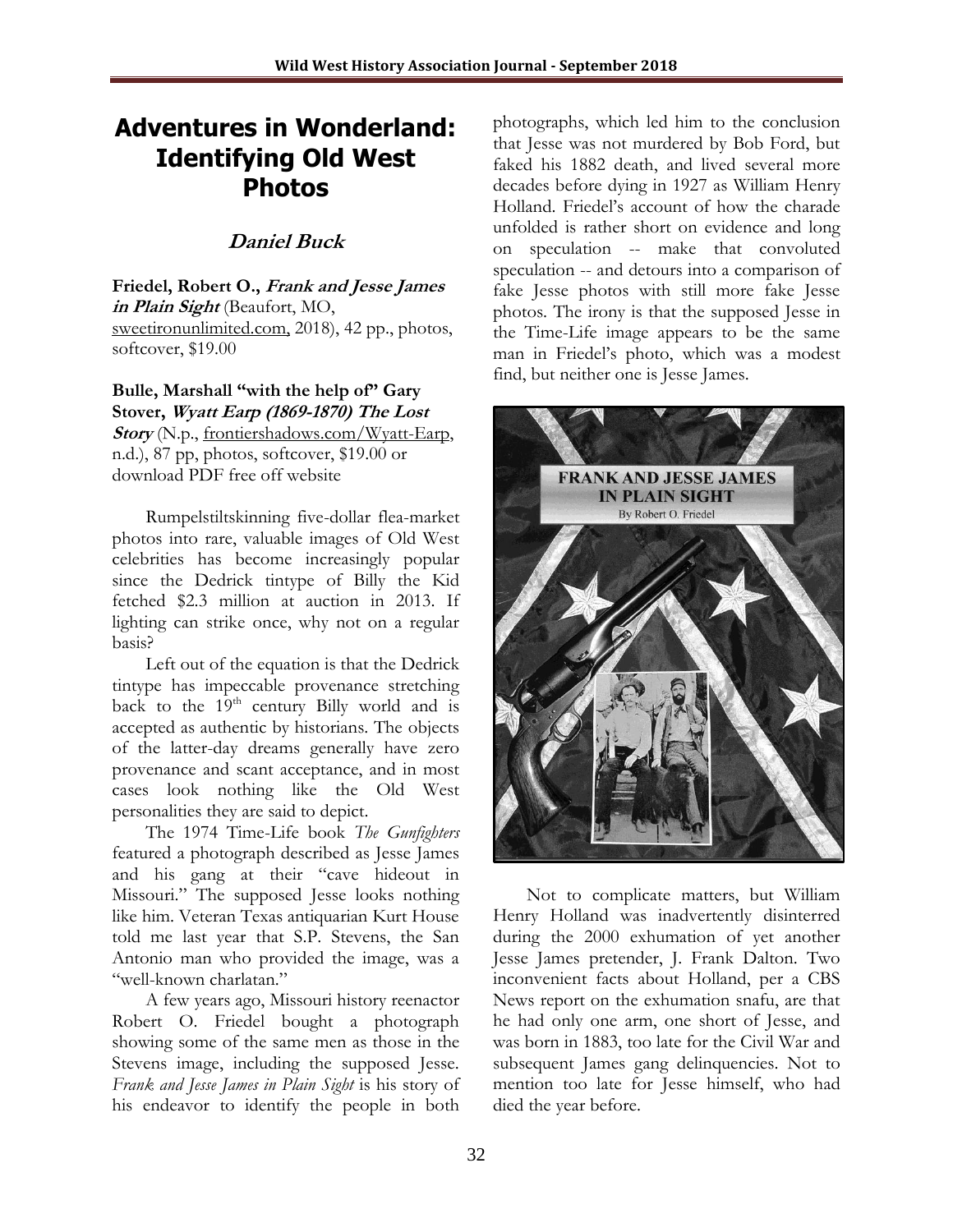*Wyatt Earp (1869-1870) The Lost Story*, a collaboration between two Colorado men, Western memorabilia collector Marshall Bulle and antiques dealer Gary Stover, relates their efforts to establish that a large-format photograph of an unknown man that Bulle had purchased in 2006 for \$2,000 was in fact a portrait of Wyatt Earp taken upon his marriage to Urilla (Aurilla) Sutherland in 1870.



The prosperous looking, smartly dressed, well-fed man in the photograph does not look at all like the lanky Wyatt Earp of the 1870s Dearborn photos, the 1876 tintype with Bat Masterson, or the 1883 Dodge City Peace Commission image. Moreover, Earp at the time of his 1870 marriage was but 21, and the man in the 1870 image looks to be in his 30s. Bulle dismisses the two Dearborn photos (about which, it must be said, there is some controversy) as not being of Earp and largely ignores the 1876 and 1883 images (which are universally accepted by Earp students), focusing his attention instead on a ca. 1887 3/4 profile portrait of Earp, thought to have been taken in

San Diego. It shows an older, stouter lawman, closer in physique to the 1870 gentleman, although obviously not close in age, making any comparison difficult.

This is a classic cart-before-the-horse scenario. Bulle starts by asserting that the photo is Wyatt Earp's wedding portrait (though strangely without his bride), meaning that it had to have been taken in 1870, meaning Earp has to be 20. In other words, he starts with a 20 year old Wyatt Earp, forcing all the evidence to fall in line. None of it does.

Moreover, Bulle uses in the book for his main comparison a dark, shadowy version of the 1887 Earp image copied from Glen Boyer's *Wyatt Earp's Tombstone Vendetta*, arguing that it shows a birthmark on Earp's left ear that matches a similar mark on the 1870 man's left ear. The marks looked to me like shadows, and different shadows on each ear at that. Better, sharper and clearer versions of the later image Bulle rejected, I gather for lack of shadows. Photo shopping, if you will excuse the pun.

An attempt to do a grid comparison, p. 19, between the two heads falls flat. The 1870 man's head in the picture is almost 3 1/2 inches high, while Earp's head is only 3 1/8 inches high, making any comparison ludicrous. Grids are common with photo comparisons, functioning more as what magicians call "misdirection," causing the viewer to be distracted by the grid lines, instead of paying attention to the faces.

The 1870 photo bears the handwritten name Burger & Reed. Bulle devotes extraordinary attention to trying to establish that the photographer was Candace Reed, who had a studio in Quincy, Illinois, at a time Wyatt Earp could have conceivably passed through. There is no direct evidence, however, that he was in Quincy following his wedding or that Reed took the photograph, and zero evidence that she ever operated as Burger & Reed. A possible connection to a studio reported to have done business as Burger & Reed in 1890s Wisconsin, where Bulle had traced earlier ownership of the photograph, is dismissed.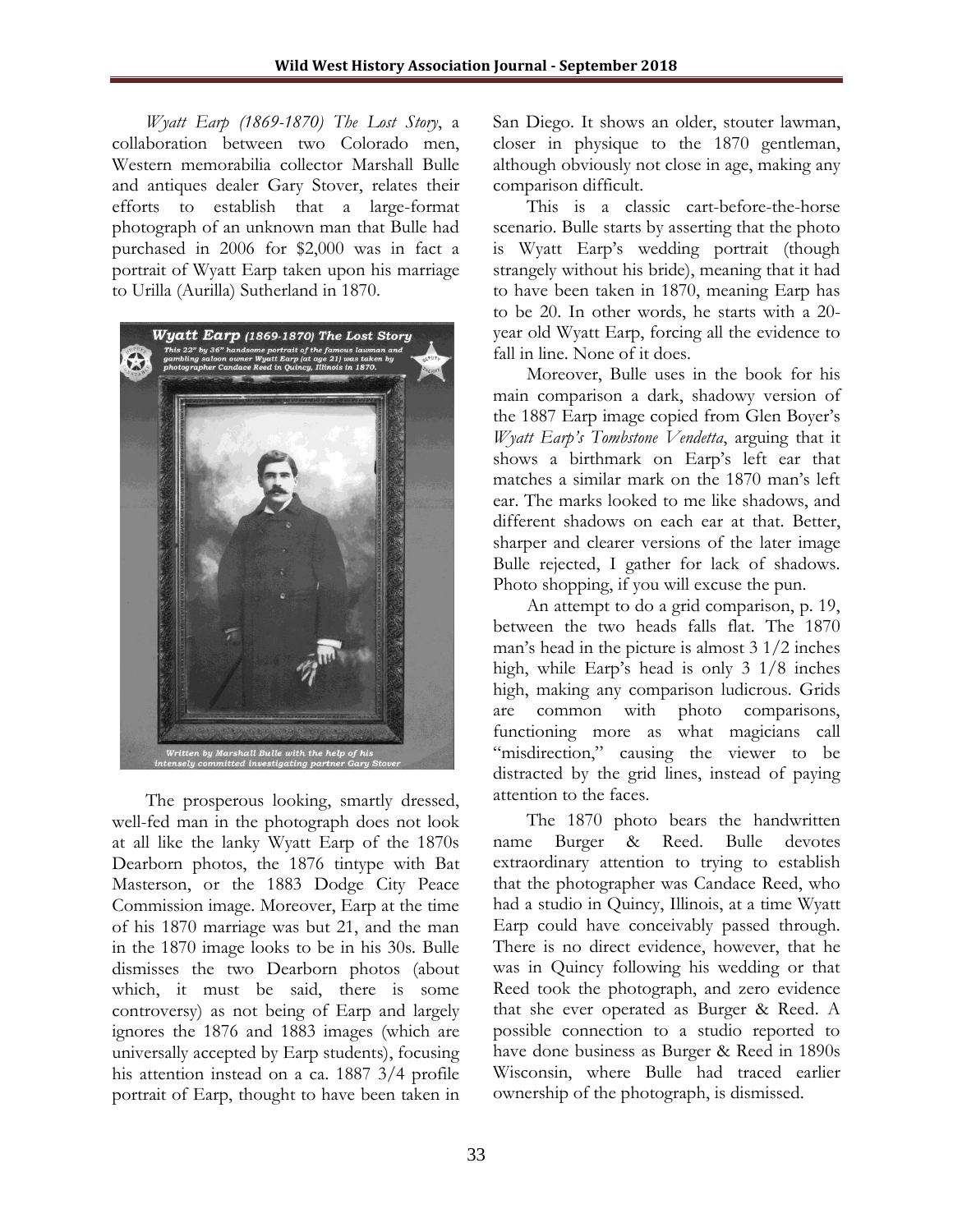The shaky provenance of the photograph does not stop Bulle from declaring in his introduction that the photo is "one of our country's great treasures," that "the authenticity of this photo is hard to refute," and that "there is no conceivable way that the man . . . can be anyone other than Wyatt Earp." Bulle describes the evidence that he and Stover discovered as "indisputable," which is absurd. Evidence no matter how solid is by nature disputable. That's what trials are all about.

Bulle had not paid much attention to the possibility that his photo might be of the young Wyatt Earp until 2016, when he saw a *National Geographic Channel* program about a tintype purportedly showing Billy the Kid and friends playing croquet. Bulle contacted Kent Gibson, the program's forensic expert.

I should say at the outset that I am not a forensic anything, in fact, I disfavor that word, along with its playmate, expert, because the words are tossed around with way too much abandon. (I have however sat on a jury or two, which makes me a forensic-expert spectator.) Nor do I have any particular computer skills. I'm just a guy with a skeptical bent and time on his hands. My approach to most everything is, what's wrong with this picture? Among those who haunt auctions, the injunction is *caveat emptor*.

Given my interest in Wild Bunch and assorted other miscreants, more than my fair share of photographs of supposed Old West luminaries have landed in my inbox, accompanied by emails from their hopeful owners. Seemingly, every male with a bowler hat is Butch Cassidy or the Sundance Kid. Every woman with a roll-top hairdo is Ethel Place. None have as yet panned out, but there's still time. Those who work the Billy, Jesse, Doc, or Wyatt corridors I'm sure have had similar experiences. We are accused by hopeful photo owners of being nay-sayers, but it would be more accurate to say we are practiced veterans. Something like 99% of the photos never pan out, meaning we almost invariably say no, with good reason. So perhaps nay-sayer is not an accusation but an honorific.

Some years back forensic (that word again) anthropologist and University of Oklahoma professor Clyde Snow told me that the eye - meaning the brain -- is naturally inclined to look for similarities when comparing faces. That's even more true when you have been led to think or want to think that the two photos might depict the same person. The trick, he said, in comparing photographs is to look for differences. I've found that approach to be useful, though not foolproof. Sometimes different people can photograph surprisingly similarly, and perhaps counterintuitively, the same person can photograph surprisingly different. Nonetheless, start with differences, not similarities.

In any event, the hopeful photo owner usually starts with similarities and never leaves the neighborhood. The Billies are always slender young men with dark hair; the Wyatts have a healthy moustache, the Butches wear a derby. Like hanging a winning lottery ticket on only one or two numbers of the 12-digit sequence.

In the pre-computer days, supposed celebrity Old West photos were eye-balled by collectors, antiquarians, and researchers who knew the field. Then along came facialrecognition software, which tried to replace practiced eyes with artificial intelligence, which follows instructions, called algorithms, essentially statistical techniques of one sort or another. An algorithm, which had never before seen a photograph of Wyatt Earp, was going to authenticate his visage on other photographs. At least that was the plan.

Facial-recognition software might be seen as an electronic version of the Bertillon system, Bertillonage, a method of identification based on physical measurements invented by Alphonse Bertillon in France in the latter part of the  $19<sup>th</sup>$  century. Ironically, considering the subject at hand, the system worked best when accompanied by photographs, usually a front and side view of the suspect. Bertillonage fell out of favor in the early 1900s, because of the difficulty in getting police departments to do accurate computations and the realization that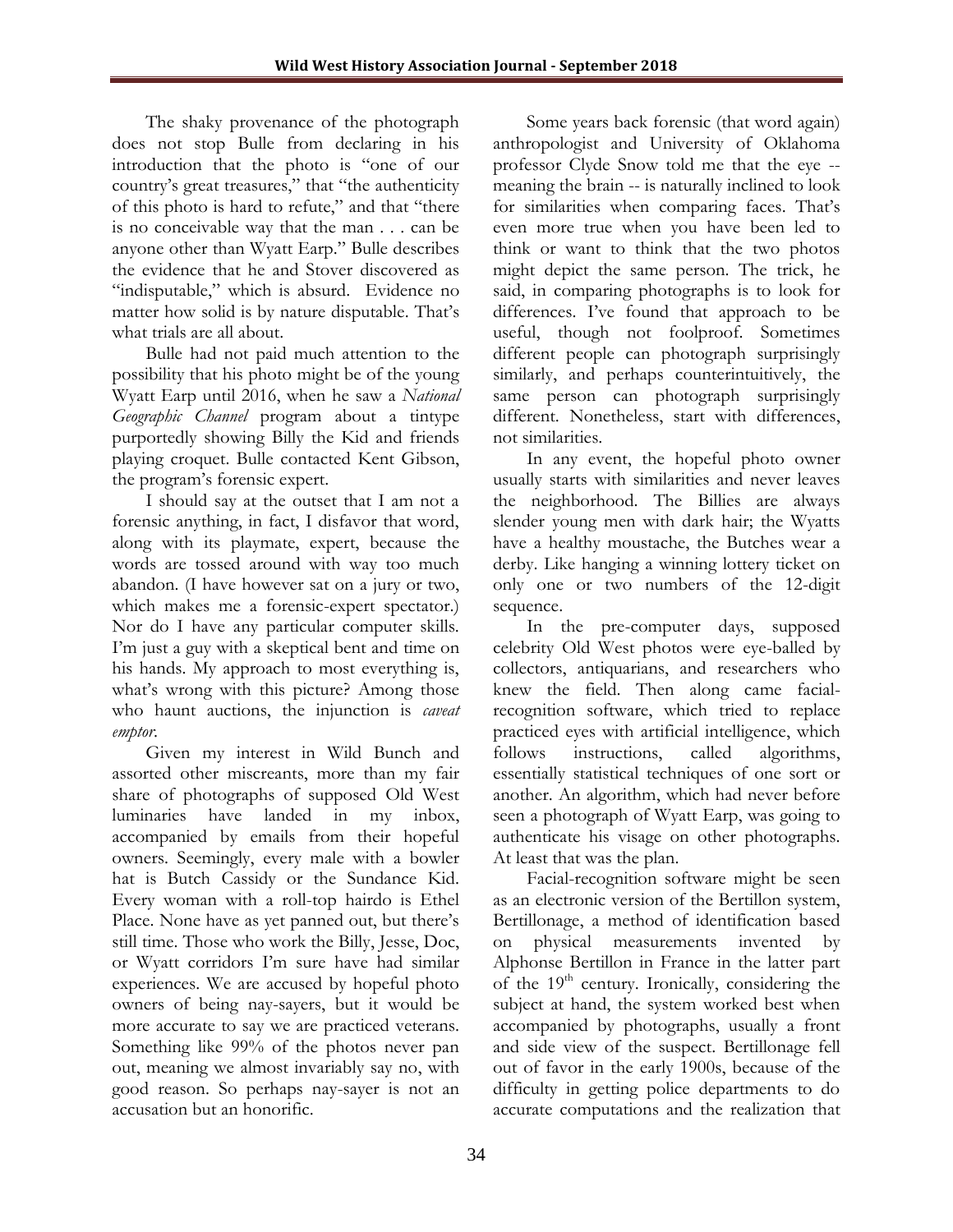some people have similar measurements. Moreover, a better system came along, fingerprints. Now Bertillonage is back, in the form of facial-recognition technology, but with some of its original drawbacks and as well a new one, the measurements are taken not off a live body but from photographs, photographs of every variety, resolution, and quality.

Bertillon had also invented a mathematically based graphology system, a prototypical handwriting recognition technology, which landed him in the middle of the Dreyfus Affair. He testified as an expert witness on the authenticity of the handwriting on a pivotal document in the treason trial of French army officer Alfred Dreyfus. As a result, Dreyfus was convicted. Several mathematicians later determined that Bertillon's system was pseudoscience, which helped lead to the overturning of Dreyfus's conviction. Bertillon's handwriting recognition system was an early example of junk forensics.

One reason that Bertillon's testimony swayed the court during the trial was that even though no one really understood what he was talking about, he sounded scientific. "The obscurity of [Bertillon's] system defends him against criticism," the mathematicians reported, "just as the cuttlefish surrounds itself with ink to escape its enemies." (See Andrew Boyd, "Math and the Dreyfus Affair," *Engines of Our Ingenuity*, http://uh.edu/engines/epi2933.htm.)

Bulle's forensic savant, Kent Gibson is a controversial figure because his authentication of several photographs of  $19<sup>th</sup>$  and early  $20<sup>th</sup>$ century personages has not been widely supported by historians. For most of his career, starting in the 1970s, he has worked as audio engineer and producer, winning an Emmy and several Grammys, and has testified in court on audio and video matters. His website, Forensicaudio.org, says that he has worked with California courts and law enforcement, as well as with federal agencies like the FBI, Secret Service, and Homeland Security. His "new specialty is authenticating antique images."

He told Bulle that he had developed the Gibson Likeness Score (GLS), which

"interprets results into a percentage even when the [facial recognition software] program does not give a specific number." To a layman like me that sounds like facial recognition abracadabra.

Gibson is not the only facial recognition technology enthusiast active on the antique photography scene. Justin Shaw, a South Carolina tintype collector, has claimed to have discovered previously unknown photographs of Billy the Kid, Wyatt Earp, John Wesley Hardin, Doc Holliday, Bat Masterson, Jesse James, Butch Cassidy, and other 19<sup>th</sup> century worthies. Per a 2011 South Carolina media story, Shaw enlisted "facial recognition expert Robert Schmitt," in his quest to authenticate his supposed Billy tintype. Schmitt, the former president of Biometric Systems, which does security work for casinos, used an unspecified "high-tech computer program" to establish that "the two men are, in fact, the same person." Shaw said he was "125% convinced."

His 125% ardor didn't stop with Billy. On his website, "Outlaws, Politicians, Secret Societies, Microchips & The Apocalypse: Double Lives, Faked Deaths, Illuminati & The "Fallen Angels," wildwestoutlaws.wordpress.com, Shaw uses his photographic discoveries to support a conspiracy so immense: "It would be an incredible coincidence that ALL these Wild West legends came from the same area centered around a Knights of the Golden Circle/Illuminati castle, if it just stopped there… But it didn't… As it turned out they were all family, related via blood, marriage, and secret society membership!" The Old West meets the Sopranos.

Facial recognition technology as a forensic tool is growing just as forensics itself is coming under increasing criticsm. "The criminal justice system has a problem, and its name is forensics," wrote Michael Shermer in *Scientific American* in 2015, referring to a 2009 National Research Council that determined that among the forensic areas found to be "flawed and in need of more research are: accuracy and error rates of forensic analyses, sources of potential bias and human error in interpretation by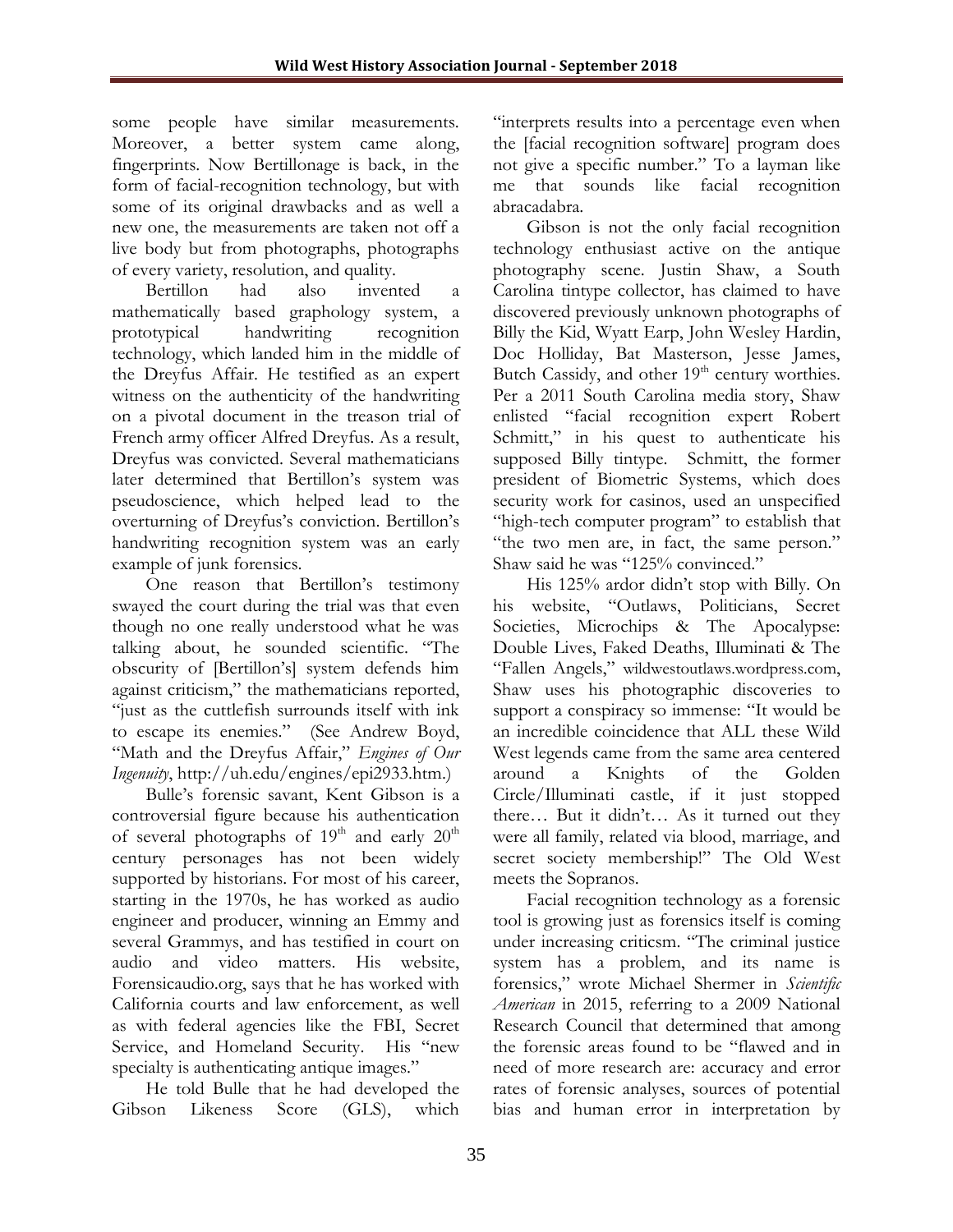forensic experts, fingerprints, firearms examination, tool marks, bite marks, impressions (tires, footwear), bloodstainpattern analysis, handwriting, hair, coatings (for example, paint), chemicals (including drugs), materials (including fibers), fluids, serology, and fire and explosive analysis."

Even the avowed gold standard of forensics, DNA, is coming under fire. In "A Reasonable Doubt: The False Promise of DNA Testing," *The Atlantic*, June 2016, Michael Schaer related a scandal with the Houston police department. Its crime laboratory "was routinely misinterpreting the most basic [DNA] samples." Schaer quoted UC Irvine professor William Thompson, who has written extensively on DNA evidence, as concluding, "it was no longer a question of whether errors are possible. It was a question of how many, and what exactly we're going to do about it."

Some of the problems are technical, DNA samples are mishandled or contaminated, and others are procedural, labs are given bonuses for DNA results that lead to a conviction. There's also a secrecy problem. Private companies that have developed state-of-the-art DNA tests refuse to divulge their source codes. As a result, neither defense attorneys nor jurors can properly evaluate the evidence. "The data go in and out comes the solution," Thompson lamented, "and we're not fully informed of what happened in between." Not unlike facial recognition experts who scan a photograph, run it through its algorithmic paces, and announce, voila, Billy the Kid.

The ubiquity and magnified importance of forensic evidence, especially DNA, on true crime and police procedural television shows has led to the "CSI effect." Jurors in real life criminal trials not only expect forensic evidence, they demand it. There are some studies that indicate that the CSI effect is actually a "tech effect" that influences even those who do not watch crime shows but who are generally aware of advances in modern science and technology. On the other hand, to be fair, there is some data that the entire phenomenon, whatever its causes, is

exaggerated. The jury is still out. Regardless, the expectation and demand for scientific evidence has bled over into the antique photography world. Unexplained and little understood software can trump in the public's minds the judgment of seasoned Old West researchers. To paraphrase Chico Marx in *Duck Soup*, "Well, who ya gonna believe, my algorithms or your lying eyes?"

It's not that facial recognition systems, a form of biometric analysis descended from Bertillonage, do not work. The question is how well do they work, in which cases, and under what conditions? Anyone with even a passing familiarity with the literature knows that the effectiveness of facial recognition technology is uneven, and depends on many factors, including the clarity and number of images in comparison, the match threshold, the software (there are innumerable competing versions), and the skill of the technician. False positive and false negative identification rates vary widely and can go as high as 100%.

A 2006 study of facial recognition systems funded by the National Science Foundation and the Department of Homeland Security concluded that "there was wide variability in the results . . . and certain of the poorer performing systems achieved performances close to random." A 2013 FBI memorandum pointed out the importance of image clarity: "the performance of facial matching systems is highly dependent upon the quality of the images enrolled in the system." The systems work better with artificially illuminated, front pose passport photos than with small, corroded tintypes of hat-wearing cowboys.

Many argue that facial recognition systems have limited value with old photographs, especially when comparing a single old photograph of no definite provenance with a photo of an Old West celebrity. "The truth is," historian John Boessencker wrote in *Wild West* last year, "facial recognition technology on its own is insufficient to identify historic images."

Then there is the common problem of lookalikes. Anyone who has spent much time studying photographs knows there are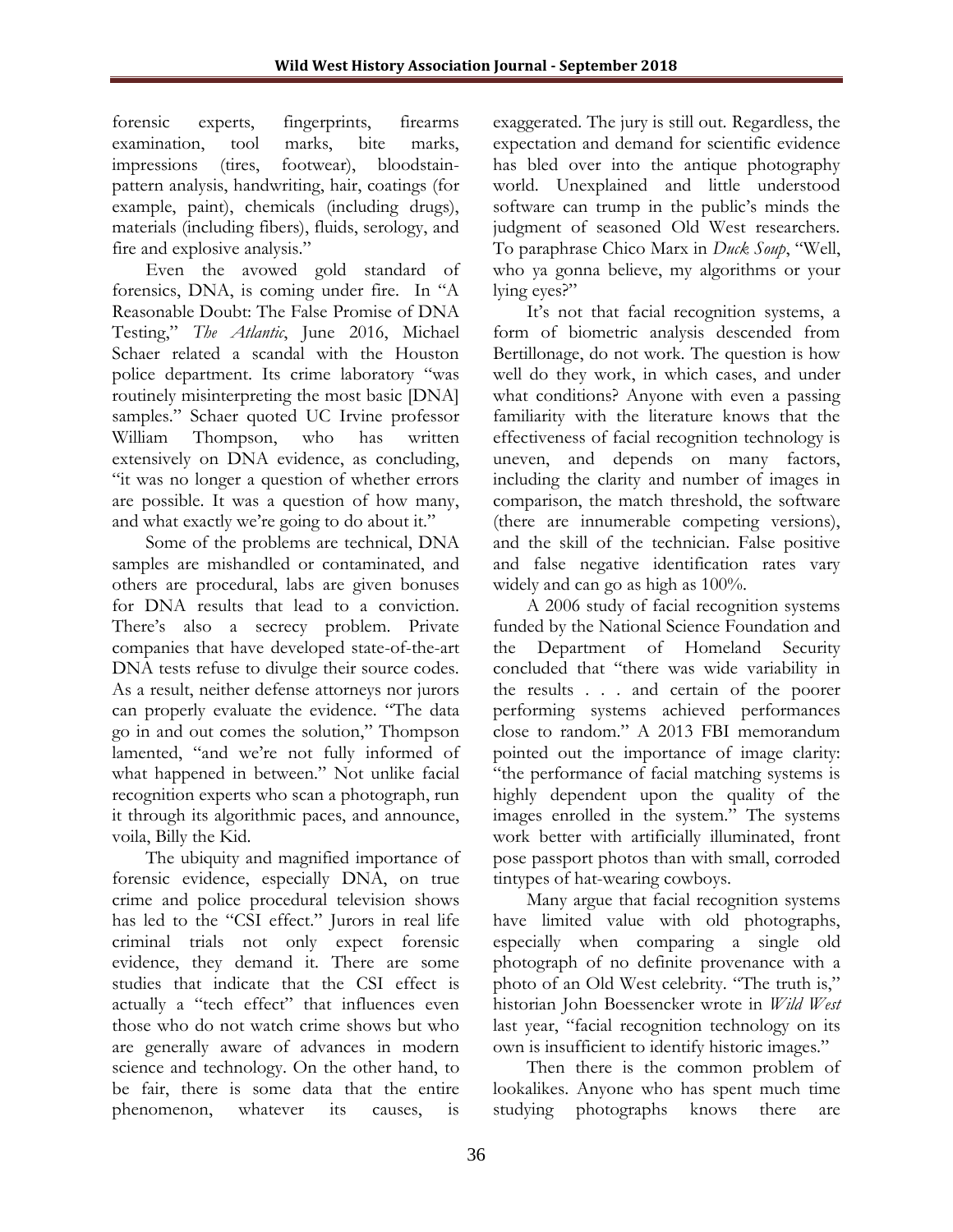lookalikes and sort-of-lookalikes out there. Search through enough flea market bins and you are bound to find a possible Billy or Butch or Jesse.



**President Millard Fillmore and actor Alec Baldwin are featured on several celebrity lookalike websites. Doppelgangers are more common than one might think. Sometimes the two people are related, however distantly, but usually the reason for the similarity is nothing more than coincidence. (Quora.com)**

There are several websites that show entertainment celebrities who look like other celebrities, and celebrities who look like historical figures. Alec Baldwin and Millard Fillmore, for example, are absolute mirror images. There are other websites, like *Twin Strangers* -- <https://twinstrangers.net/> -- that will find your doppelganger among millions of archived photos. And then there is Google's *Arts & Culture* app, which will locate your "art twin" among thousands of paintings, sculptures, paintings, and other art objects in museums around the world.

Gibson provided Bulle with an affidavit in which he stated that "based on the previous evidence I conclude with a very high probability that Mr. Bulle's Portrait is an authentic portrait of Wyatt Earp." He did not specify precisely what was the "previous evidence," or even whether it was his or Bulle's. In an addendum, Gibson upped the ante, saying that he'd run the 1870 photo through more "new software packages," added in the ear "birthmark," the shadow present on the dark Earp photo, and

could now give the image a Gibson Likeness Score of 81%, "further evidence that the Bulle portrait is indeed VERY LIKELY an authentic picture of lawman Wyatt Earp."

The percentages that avowed facial recognition enthusiasts toss out are murky. What does 80% mean? An 80% probability? As in a wager? Or that the purported photo was a better match than 80% of the photos in the data base? Meaning that one out of five photos was an even better match? Or that the purported photo matched 80% of the data points on the authentic photo? And what does that mean anyway? Would you buy a car if the dealer said there was an 80% chance the title was valid, meaning that there was a 20% chance it was not? A suit if the tailor said that 80% of the measurements matched you and 20% did not?

These kinds of details are never explained in the buoyant media stories that run below headlines like, "A Photo of Billy the Kid Bought for \$10 at a Flea Market May Be Worth Millions," which ran in the *New York Times* in November 2017. In the journalism demimonde these stories are features, "too good to check." In modern online lingo they're clickbait. You will never see a story with the headline, "A Photo Not of Billy the Kid Bought for \$10 at a Flea Market May Be Worth \$5." The reader wants to read about the lucky soul who found Joan of Arc's skateboard at a local yard sale and is now a potential millionaire.

And because the articles run as feel-good features, there is usually no skepticism. No delving into the professed facial recognition expert's qualifications, the nature of the comparisons, the specific software used. The reader will only experience the enthusiasm of the photo's owner and the certainty of his hired expert. There's no way an interested reader can question what the facial recognition expert did because it's not explained.

Most of Gibson's affidavit, for example, promoted the virtues of facial recognition technology generally, rather than discussing anything specific to the photograph under examination. His central point, "given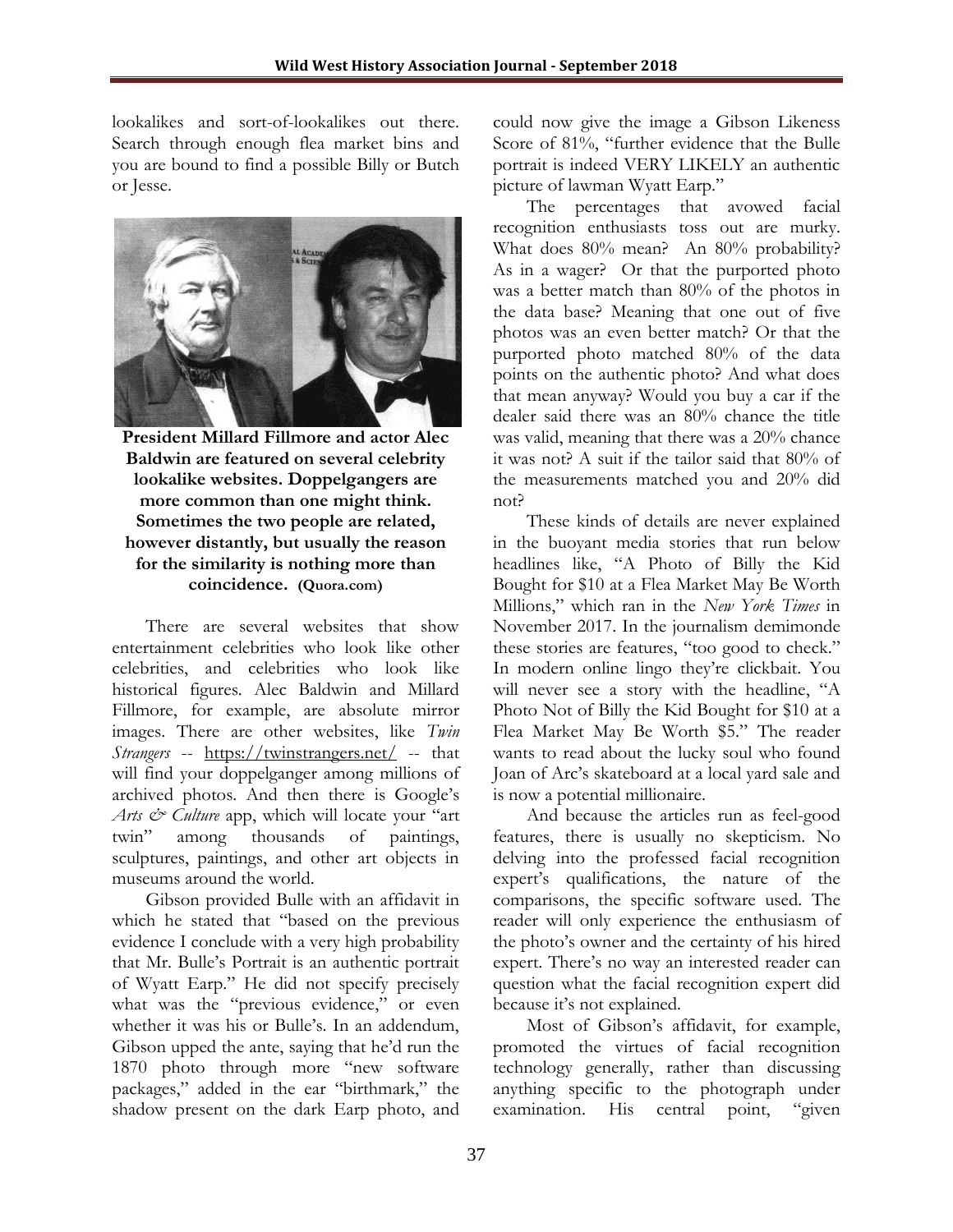reasonable controlled indoor lightening, the current state of the art in facial recognition is 90% verification in a 1% false acceptance rate," is seriously misleading. The 2003 report he cited said that of ten software systems tested, sifting some 120,000 modern, indoor-lit visa application photos of some 37,000 individuals, the best of the ten had a 90% recognition rate and a 1% false acceptance rate. Presumably, the others did worse.

A more fruitful study would be to compare supposed Wyatt Earp images with thousands of  $19<sup>th</sup>$  century photos -- tintypes, albumens, ambrotypes, etc. -- including accepted Earp images. This kind of study has never been done because the federal government is interested in nabbing  $21^{st}$  century visa-applying terrorists, not Wyatt Earp.









**Clockwise from top left, 1/ Burger & Reed anonymous man; 2/ Wyatt Earp; 3/ George Armstrong Custer; 4/ Pat Garrett; and 5/ Ringo Starr. Face++'s facial recognition program determined "probability very high" that the Burger & Reed man, Earp, Custer, and Garrett were the "same person," and that Ringo Starr was a "probability very high" match for Earp and Garrett. A second program, Kairos, said that Burger & Reed anonymous, Earp, and Garrett were a match, but not Custer or Ringo.**

I did a quick, back-of-the-envelope study of my own, uploading the face of the anonymous man in the Burger and Reed photo into *Google Images*' Reverse Face Search, which scours millions of online photos. It returned only 15 "Visually Similar Images," including Adolf Hitler, Abraham Lincoln, and George Orwell, but not Wyatt Earp.

I also plugged the 1870 anonymous face

and the 1876 Earp face into Amazon Rekognition's Facial Comparison service. No match. Two different people, but then we can see that with our very own eyes.

Next up, I tried Face++, a major Chinese company trying to get a foothold in the American market, and apparently the maker of one of the softwares that Gibson used. Last year, *MIT Technology Review* picked Face++ as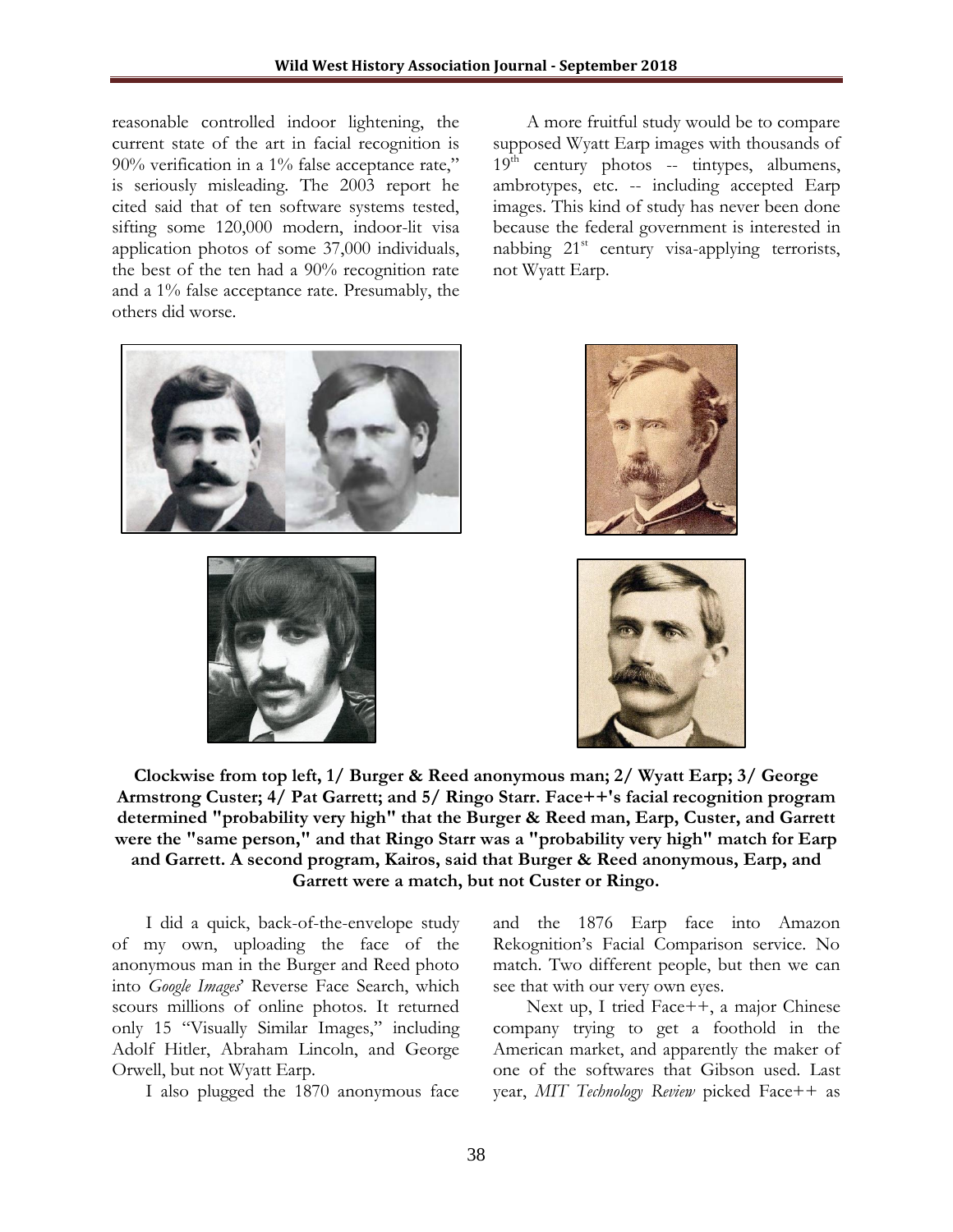one of 50 companies worldwide "that best combine innovative technology with an effective business model." First, I compared the 1870 man with the 1876 Earp. Face++ came back immediately: "Is the same person. Probability very high." Hmm, I thought, do I need new glasses? I decided to go a step further and compare the 1870 man and the 1876 Earp with other moustache-adorned gentlemen from 19<sup>th</sup> century photographs. My first volunteer, Pat Garrett, elicited the same conclusion: "Is the same person. Probability very high." Then, George Armstrong Custer. Same result. In other words, Face++ concluded that the 1870 man, Earp, Garrett, and Custer had a very high probability of being all the same person. Face++ was rewriting Western history: Wyatt Earp died at Little Big Horn five years before he killed Billy the Kid.

I gave Face++ one last chance, throwing a young, moustached Ringo Starr into the mix. The resulting probabilities that they were the same person as Ringo were: Earp and Garrett, "very high"; Custer, "normal"; and 1870 man, "low." I think "normal" means your guess is as good as mine. I queried Face++'s office in Seattle for comment. No reply.

I decided to give an American company, Kairos, an opportunity, running the same test as I ran with Face++. Kairos matched the 1870 man, Earp, and Garrett, but declined to match Custer. Marginally better than Face++ but still a colossal pratfall. I queried Kairos for comment. No reply.

As a change of pace, I wandered over to Google's *Arts and Culture* app. My own bearded visage scored a 74% match with several portraits, including that of the Apostle Paul. So there. Then I loaded a headshot of the anonymous Burger & Reed man. Four pairings hit my Android, including an 80% match with a sketch of a  $19<sup>th</sup>$  century Turkish Pasha and a 77% match with an 1850s photograph of French society painter Alexis Perignon by Nadar. Emboldened, I plunged on, loading Earp's face from the 1876 tintype. A single score, an 83% link with a wood engraving of an unnamed bearded member of the 1884

Australasian Federal Convention in Sydney. Wyatt Earp at a parliamentary conference in Sydney? I don't think so.

I did a quick exercise with the supposed Billy the Kid and Pat Garrett's faces in Frank Abrams's tintype. Using Amazon Rekognition's facial comparison feature, there was no match with the actual Billy or Garrett's faces. (Conversely, using the program's object and scene detection, which purportedly can identify an image as either a face, tree, house, etc., the result for Abrams's tintype's faces was asphalt or tarmac, but not faces at all. Go figure.) Kairos did not match either the supposed Billy or Garrett with the real deals. On the other hand, Face++, matched Abrams's Billy with the actual Billy, but did not match his Garrett with the actual Garrett. As a cross check. I ran Abrams's Billy against the face of the man sitting in the middle. Bingo. A match. In other words, per per Face++, Billy is in the tintype twice. Yikes. A more probable answer is that the tintype's poor resolution and deteriorated condition plays havoc with the overworked algorithms in the facial recognition program.



**Frank Abrams believes his tintype depicts Billy the Kid, second from left, and Pat Garrett, far** 

**right. Facial recognition consultant Kent Gibson agrees. Amazon Rekognition, however, declared them no match with authentic images** 

**of Billy and Garrett. Kairos as well said no match for either one. Face++ declared a match with Billy, but no match with Garrett. Face++ also determined that the putative Billy and the man in the middle were the same person. Two** 

**algorithmic Billys in one tintype.**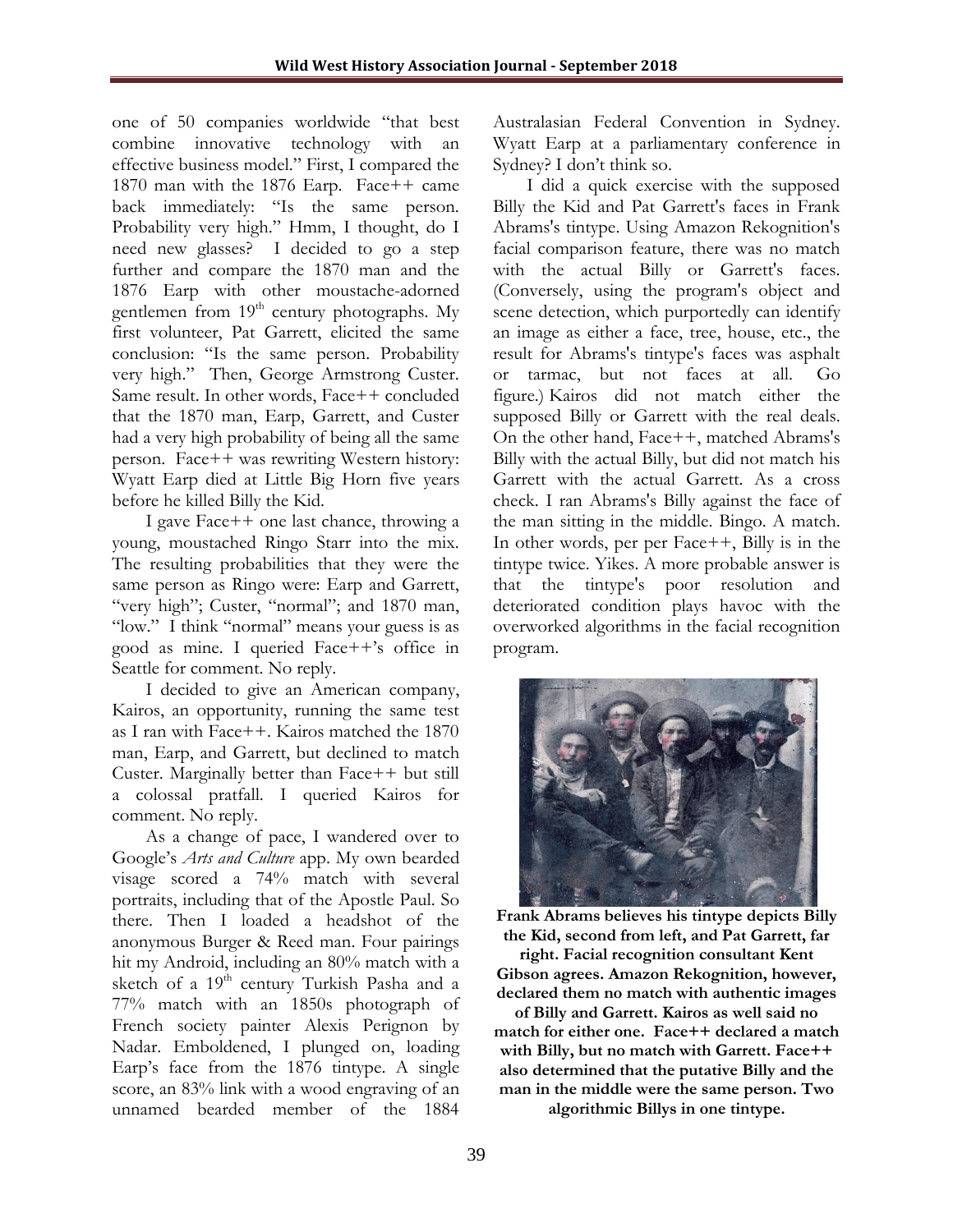Similar conclusions resulted from comparing the supposed tintype of Billy the Kid playing croquet with the authentic Billy, the Dedrick tintype. Amazon Rekognition's face comparison found no match, while Face++ could not detect a face on either image.

Finally, I pulled off the Internet a recent photo of a white-haired Kent Gibson and ran it through Google Reverse Image. In 1.04 seconds it came back with matches to the same photo on two websites, and as well to the images of 14 deceased white-haired gentlemen that had been posted on various mortuary obituary pages.

My informal study I hasten to add was not in any way scientific. I do not have the resources of, say, the National Science Foundation, nor were facial recognition technology companies cooperative in answering my queries. What I did, however, any WWHA *Journal* reader can also do, using Amazon and Google programs freely available online, and demo programs offered online by companies like Face++ and Kairos.

Gibson also did not mention in his affidavit extolling facial recognition software that the 2003 report had said that previous studies had pointed out a major caveat, that "face recognition performance" is "a function of imaging properties." As the old computer joke goes, garbage in, garbage out, GIGO. Results are only as good as the information entered. The report mentioned that outdoor lit (which includes most natural-light  $19<sup>th</sup>$  century photos) and non-frontal images result in less reliable results. Antique photos of varying resolution, pose, lighting, facial expression, quality, and image corruption are even more difficult to evaluate. Hats and facial hair complicate matters even further.

Earlier this year, *The Guardian* reported that the police in Wales had "wrongly identified as potential criminals" more than 2,000 individuals, that is, 92% of 2,470 potential matches turned out to be "false positives." The police blamed the 92% error rate on "'poor quality images' supplied by government agencies." GIGO. In July, the ACLU of Northern California disclosed that it had used Amazon Rekognition, which is marketed to police departments, to compare photos of members of Congress with a database of "25,000 publicly available arrest photos." Rekognition "incorrectly matched 28 members of Congress, identifying them as other people who had been arrested for a crime." In other words, all 28 matches were wrong.

Another illustrative example is the 2013 Boston Marathon bombing case. Even though the authorities had images of the two suspects in their data bank, the CCTV footage of them drew a blank. It was only after the footage was released to the media that their aunt recognized one of them and called the FBI tip line. Auntie's cerebrum trumped artificial intelligence.

Gibson's public involvement in questioned photo cases has not been without dissension. During the 2016 *National Geographic* show, Gibson declared that the tintype depicted Billy but that if he had to testify under oath he would deny it was Billy. I emailed him at the time asking how he could reconcile those two contradictory statements. He did not reply.

He was also on the program as a croquet expert, claiming that  $19<sup>th</sup>$  century croquet mallets were universally 36 inches in length, and thus he could use the mallet in the tintype to measure Billy the Kid's height. Mallets, however, were sold in lengths ranging from 24 to 40 inches, per croquet catalogues and guides of the era, meaning that the mallet in the tintype is useless as a metric.

Last year, Gibson was in the news again, declaring that an undated, blurry photograph of a group of people on a wharf in the Jaluit Atoll in the Marshall Islands "very likely" included Amelia Earhart and her navigator Fred Noonan, thereby proving that they did not die during their 1937 flight, but had been captured alive by the Japanese. "There's nothing that points me in another direction," Gibson confidently informed *People* magazine.

The person he thought "very likely" Earhart was seriously blurry, of indefinite gender and ethnicity, with his/her back to the